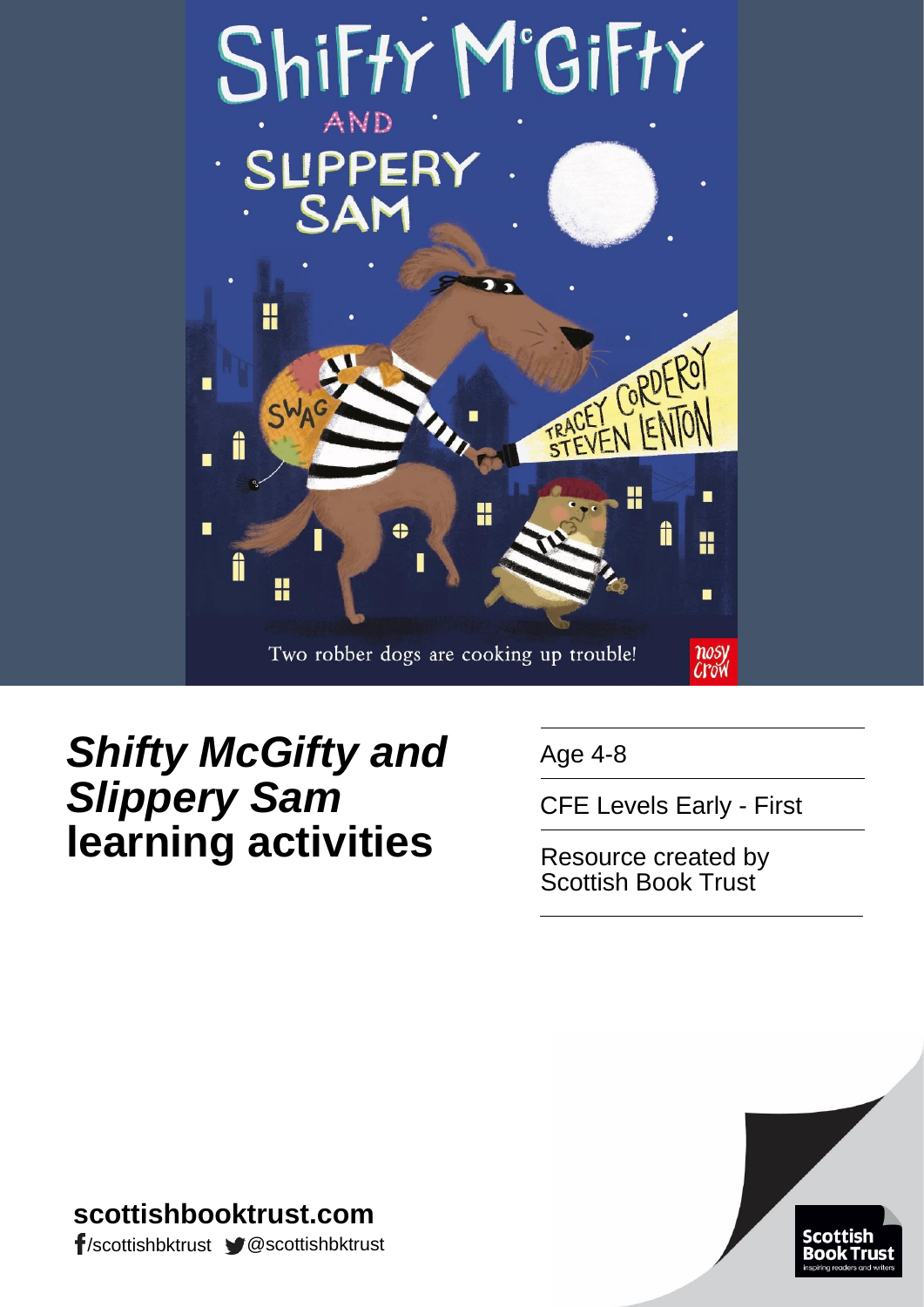# **Contents**

| Shifty McGifty and Slippery Sam                          |   |
|----------------------------------------------------------|---|
| Shifty McGifty and Slippery Sam: The Missing Masterpiece | 6 |
| Shifty McGifty and Slippery Sam: The Aliens are Coming!  | 8 |

# **About this resource**

This resource is full of creative, cross-curricular activities inspired by the books *Shifty McGifty and Slippery Sam, Shifty McGifty and Slippery Sam: The Missing Masterpiece and Shifty McGifty and Slippery Sam: The Aliens are Coming* by Tracey Corderoy and Steven Lenton. The activities can be used as part of a cross-curricular book project in class, or as individual activities.

# **Authors Live**

You can watch Tracey and Steven in action in their BBC Authors Live event, available on our [On Demand Library.](https://www.scottishbooktrust.com/authors-live-on-demand/tracey-corderoy-and-steven-lenton) In this event, you can enjoy an interactive reading of *Shifty McGifty and Slippery Sam* and *Shifty McGifty and Slippery Sam: The Diamond Chase* by Tracey, and learn to draw Slippery Sam with Steven. Also be prepared to participate in their "Oh no where did it go?" spot the difference game! Be sure to have pen and paper at the ready.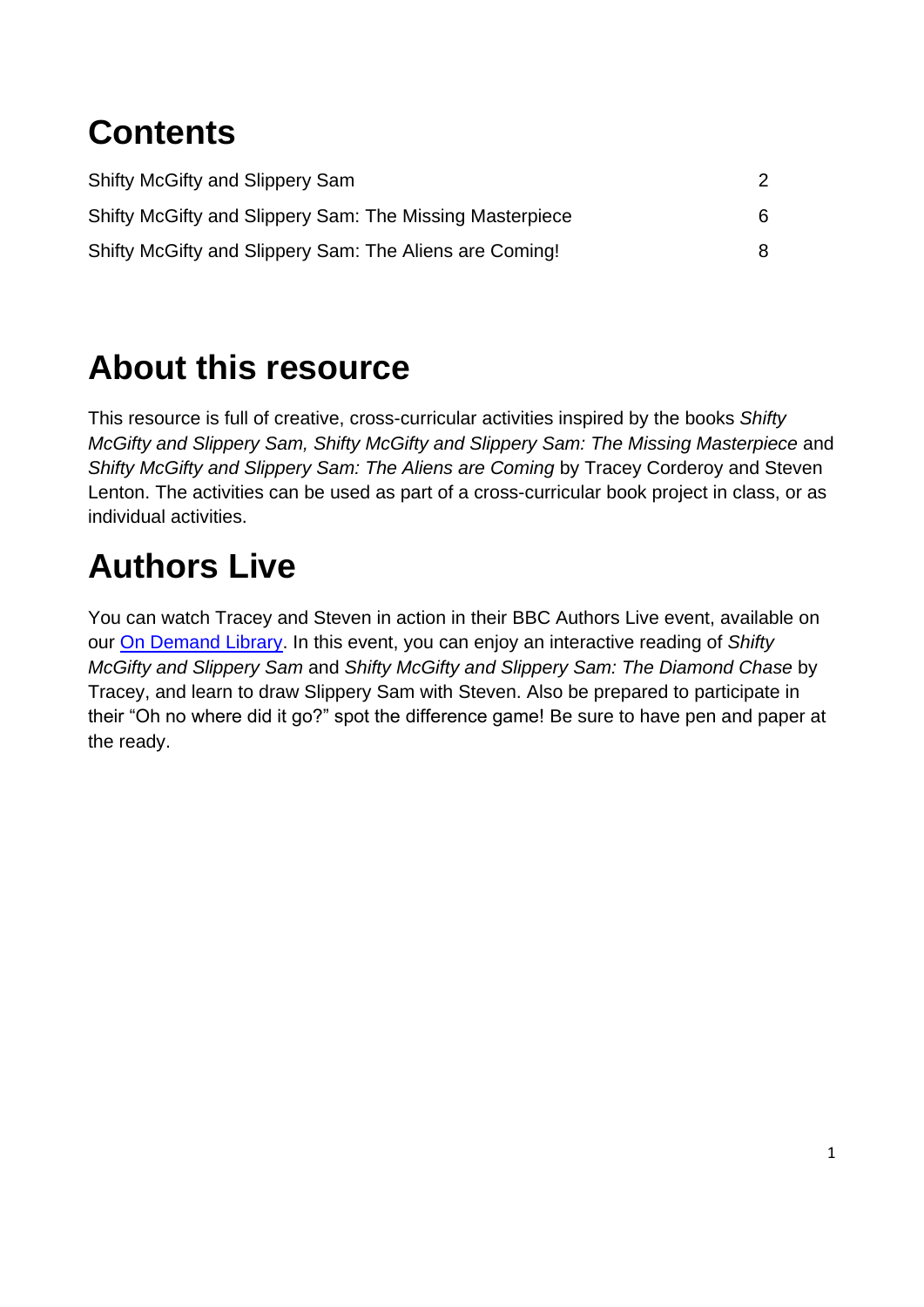# *Shifty McGifty and Slippery Sam* **activities**

### **Pre-reading: Discuss the book**

#### ENG 0-17a, ENG 1-17a

Before read the book, introduce the characters through the cover illustration and ask pupils questions:

- What do you think these characters are up to?
- Would you like to meet them? What would you ask them?
- Do you think they are naughty or nice? What makes you think that?
- $\bullet$

#### **Challenging stereotypes**

#### RME 0-09a, RME 1-09b

Why do robbers wear stripy tops and masks? Talk about stereotypes/uniforms/ costumes. Show examples of these from illustrations in other books, eg ballet dancers, truck drivers, doctors and nurses, boxers.

How they can work against us making people think a certain way just by how we dress or look, and how can they work for us by showing we are part of a school /team/group who like a particular style?

#### **Hot seating**

#### LIT 0-09a, LIT 1-09a

When the children are familiar with the Shifty McGifty story you can ask them to play 'hot seating'. In hot seating, each child takes a turn at being one of the characters in the story: Shifty, Sam, a neighbour, someone they tried to steal from, a visitor to the cake shop etc. They are questioned by the other children and must try to answer as the character.

For example: Shifty, what made you think that robbery was a good job for you? Neighbour, what did you think about attending a tea party, would you normally go to a strange dog's house for tea? Some children will be happy to answer a single question as the character; some will never want to leave the seat!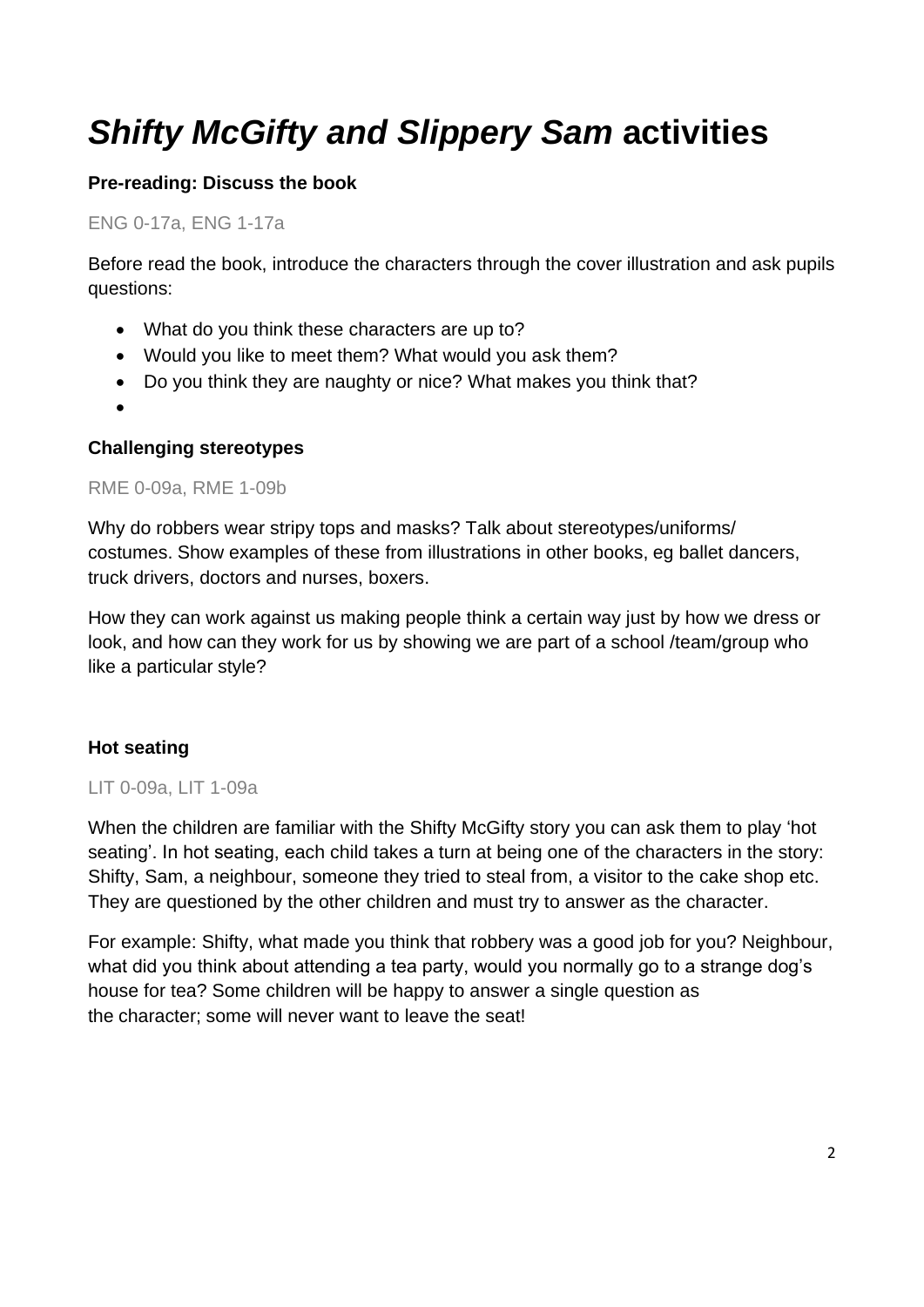#### **Drama**

#### EXA 0-13a, EXA 1-13a

Look at the places Shifty and Sam tried to rob…the bank and the butchers, the paper shop, the bookshop, the bike shop …even the zoo.

Dramatise one of the attempted robberies with characters imagined from each venue. How did the robbery start? What did they try to steal? How were they foiled?

Small groups of children create their own dramatisation of an attempted Shifty and Sam robbery for others to watch, interpret and enjoy. Our "Quick activities for performing picture books" and "How to turn picture books into plays" resource can support you introducing drama in your classroom. Find both of these resources in the learning section of our website, or find via the browse and search function.

#### **WOW cupcake words**

#### LIT 0-13a, LIT 0-21a, LIT 1-26a, EXA 0-02a

The buns at the party are described as dreamy and creamy, great adjectives. Can children think of other WOW words to describe delicious baking? Slurpy, squidgy, yumbilicious – wow, great adjectives, these can be captured and stored on the wall to be used in other pieces of writing.

To make your world wall, make a template of a cupcake, where the paper cup is plain white but the cake part is coloured to make it attractive. On the plain cup section write an adjective children have discovered through the book or other writing and could use to improve their descriptions in other stories they write. At first, the words will be solely to describe wonderfully tasty cakes but this resource can be extended to act as a space to store all new and interesting adjectives across the curriculum and throughout the year. The cake selection on the wall can be added to as the term progresses. Adjectives fill up a wall space as a great resource to tap into for writing as well as being an attractive display which children will wish to add to.

Cake shaped stencils can be made and used as a basis for the place to store and collect new WOW words for further work in the classroom long after Shifty and Sam have left the building!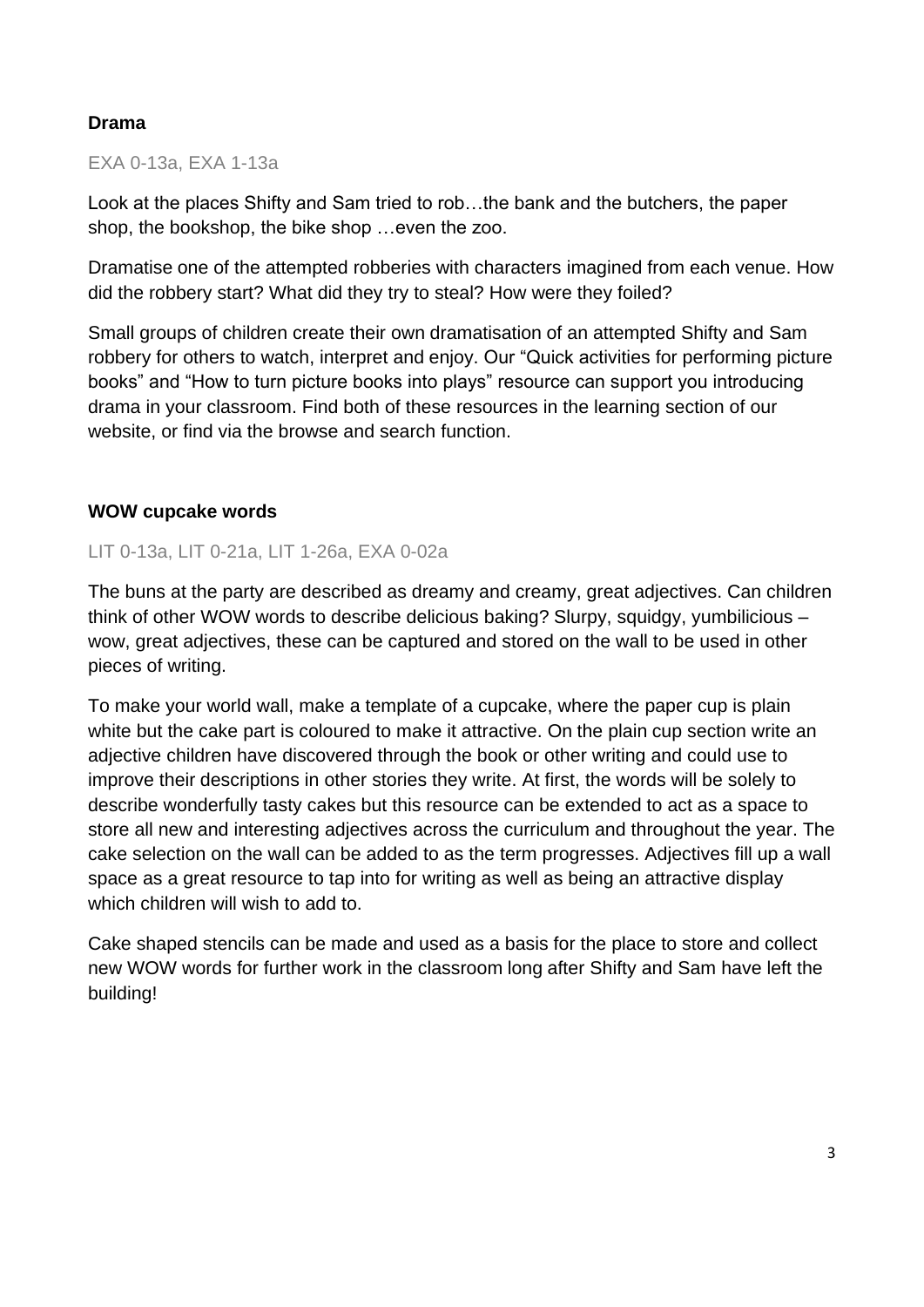#### **Organise a bake sale or coffee morning**

MNU 1-09a, MNU 2-09a, SOC 1-18a, SOC 1-21a, SOC 1-22a

Children will have been to cake sales and coffee mornings. Have they ever organised one? This could be a small scale enterprise where children choose a simple cup cake recipe and decide to make cakes to sell to another class/staff/parents at a given date and time.

*What are we going to bake? Where will we get the ingredients?*

If possible, children should be involved in shopping for the ingredients and make lists beforehand.

First Level children will be able to budget and keep within an agreed amount to be spent. This is always more difficult where decorations are involved so they may need to be lead towards grating a bar of chocolate rather than buying the more expensive chocolate decorations.

They will also need to work out how much to sell the cakes for in order to cover their costs or make money if this is their intent.

What will any profits be used for? Do the children have a cause they support? Does the school or library have a collection fund running which this event to support or do children want to use it to buy more Shifty McGifty books for themselves?

Make posters and invitations, giving concise and clear information about the cake sale in an attractive way.

Schools which operate a healthier eating policy and don't encourage children to bring sweet snacks or bake cakes can use this as an ideal opportunity to support school policy by using a recipe involving healthier options. Have a sports bar sale, a veg and dip sale or encourage global enterprise by making it a Fair Trade sale.

Cost, advertise, bake, sell...enjoy.

Children may be encouraged to reflect on how well this enterprise worked or how they would do it differently next time but the main aim here is to enjoy taking part in an enterprise project.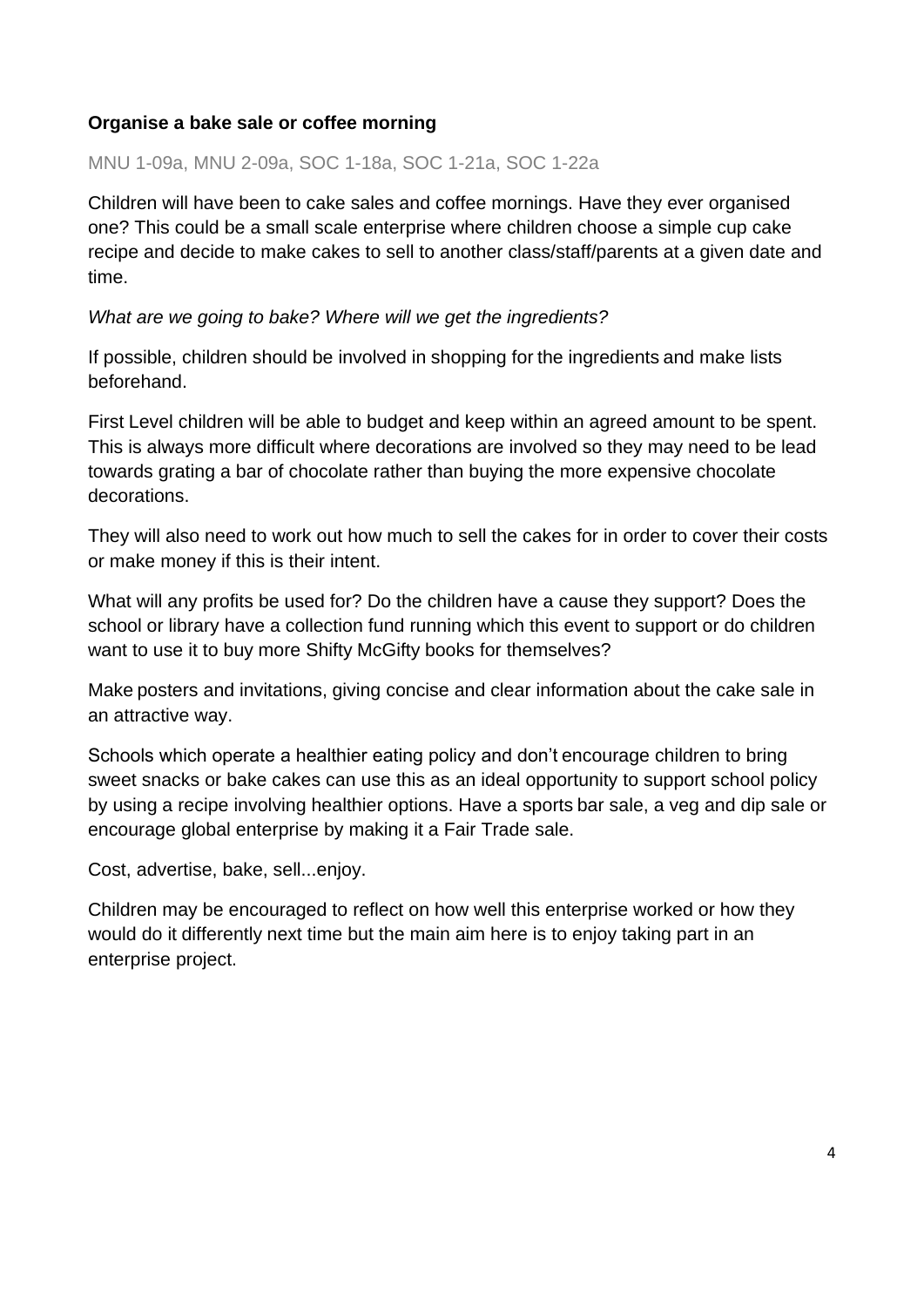### *Shifty McGifty and Slippery Sam* **recipe book**

SOC 1-21a, SOC 1-22a, HWB 1-29a, HWB 1-30a

This enterprise can be completed wholly in the classroom with children identifying, gathering and recording recipes from books and cookery sites or can go beyond the classroom and involve parents and carers in supplying their favourite and well tested recipes.

The principle for the recipe book enterprise is similar to the baking exercise but there are a few added challenges and benefits.

Co-ordinating and recording recipes can be time consuming and needs more commitment than baking cakes but make use of the adults involved.

Can all recipes coming from home be typed in the same font and size?

This allows your recipe book to be put together in a clear and concise format, neatly printed, copied and bound/stapled. Or doesn't it matter in your recipe book?

Could the recipe book contain "stolen" recipes and therefore it can look a bit higgledy piggledy?

For example, the book could be called 'Shifty McGifty and Primary 2 Have Stolen Some Recipes Just for You'.

This recipe book would contain a mixture of hand written recipes, pages torn from magazines and neatly typed up ones. Pages are photocopied but recipes may be at funny angles or have hand written side notes …" stolen from the school kitchen" ...."pinched from Mrs Lafferty's Classroom".

A simple recipe book created in school using scissors, glue and a photocopier, with the cover designed by children would make a quirky and fun enterprise.

If you have a local company or firm who might provide some sponsorship think about having the recipe booklet professionally printed.

It will look and feel great and now the children are true authors as their book has been "published" - just like Tracey Corderoy and Steven Lenton.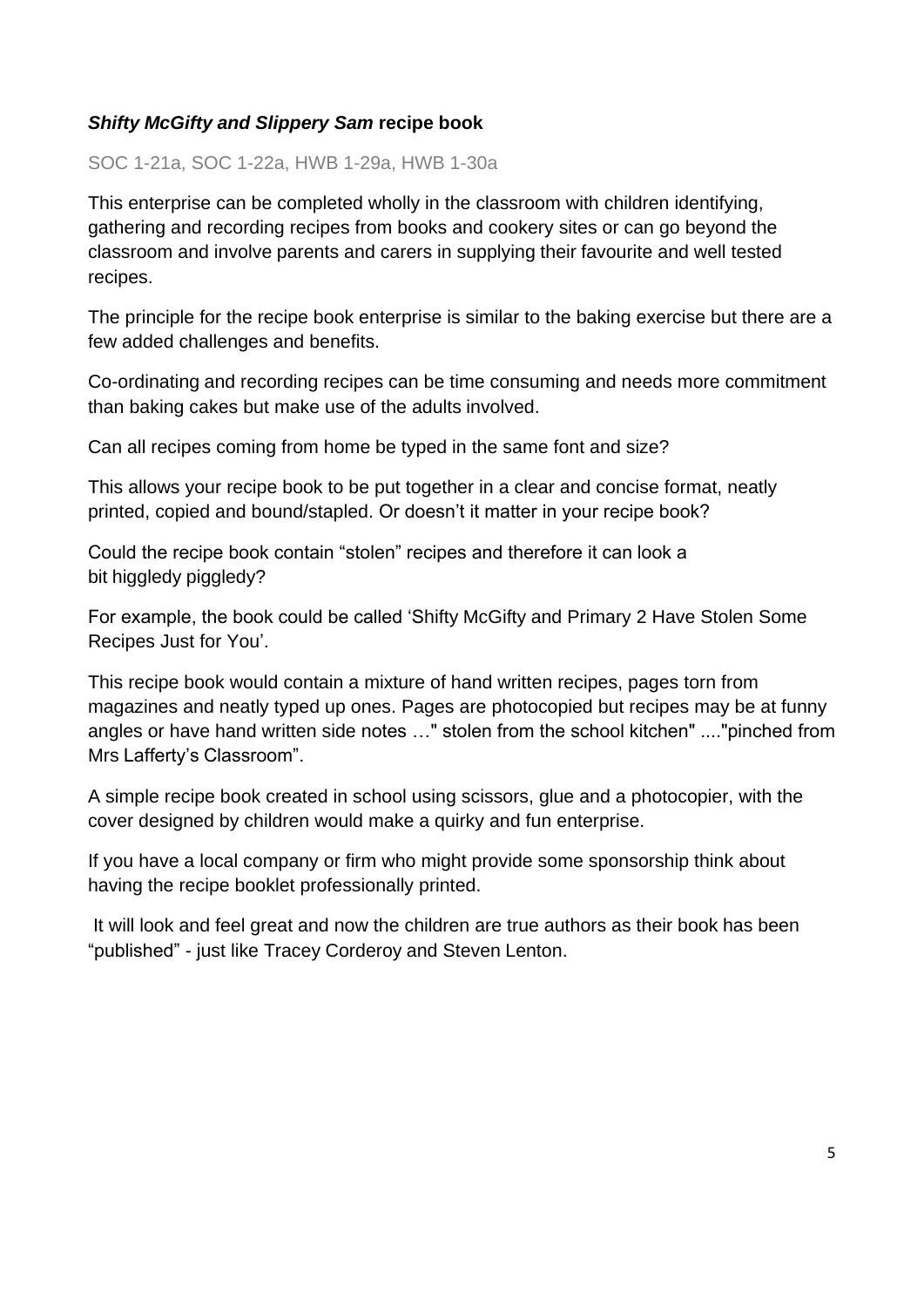# *Shifty McGifty and Slippery Sam: The Missing Masterpiece* **activities**

### **Learn French!**

MLAN 1-01a, MLAN 1-03, MLAN 1-05a, MLAN 1-11a

In this story, we find Shifty and Sam in Paris in order to bake for an exhibition opening. Use this as an opportunity to learn some French. Perhaps you are already learning French in school as part of the 1+2 Approach to modern languages.

In the book, there are newspapers and signs in French. Cummingham SIy also speaks French- what does he say? Point out different French words in the book to your pupils and teach them to your pupils. You could create a Shifty McGifty French word bank and add the words. As you learn more words from and out with the book, pupils can add these to their word bank too.

### **Explore Paris**

#### SOC 1-13b, SOC 1-14a

Shifty and Sam are new to Paris and are amazed by what is around them. Together research all things French. Discuss:

- Where is France?
- What is Paris famous for?
- What do French people eat?
- What does Paris look like? There are lots of famous monuments in the book to discuss and explore.

#### **What to do in an emergency?**

#### SOC 1-20a, LIT 1-09a

Shifty and Sam call the police to help them after they catch Cummingham Sly. This is a good opportunity to discuss what children should do in an emergency.

Here are some great books you can read with your class to introduce them to different emergency services: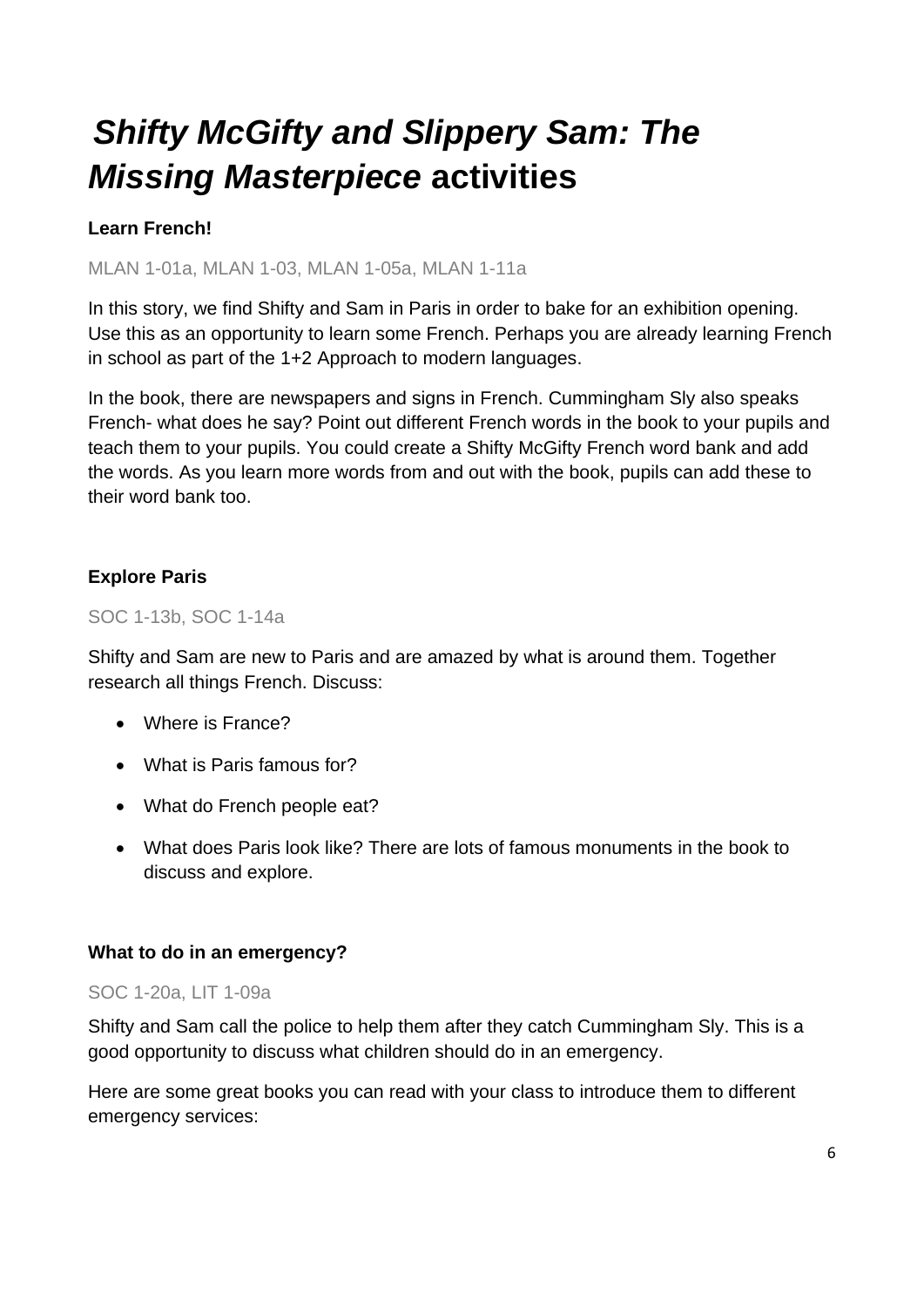### **Police**

*Wanted: Ralfy Rabbit, Book Burglar* by Emily MacKenzie

*What the Ladybird Heard* by Julia Donaldson and Lydia Monks

## **Ambulance**

*Tabby McTat* by Julia Donaldson and Axel Scheffler

*Ambulance, Ambulance!* By Sally Sutton and Brian Lovelock

*Dylan the Doctor* by Guy Parker Rees

## **Fire Service**

*This Book Just Ate My Dog* by Richard Byrne

*George's Dragon at the Fire Station* by Claire Freedman and Russell Julian

*Maisy's Fire Engine* by Lucy Cousins

Do your pupils know what to do in the event of an emergency? Pupils can write scripts and act out 999 calls. For younger pupils there are some great activities and videos you can show them in this resource: [theschoolrun.com/homework-help/people-who-help-us](https://www.theschoolrun.com/homework-help/people-who-help-us)

# **Famous paintings**

### EXA 1-07a, ENG 1-03a, LIT 1-20a, ENG 1-31a

The illustrator Steven Lenton has sneaky hidden and referenced four famous paintings:

- *The Girl with the Pearl Earring* by Johannes Vermeer (aka The Pug with a Pearl Earring)
- *The Son of Man* by Rene Magritte (aka Son of Man's Best Friend)
- *Self-Portrait* by Frida Kahlo (aka Frida Collie)
- *Mona Lisa* by Leonardo Da Vinci (aka Bone-a-lisa)

Look at the real paintings and compare them to the ones in the book. Which do your pupils prefer? Can they explain why?

Paintings are a great starting point for creative writing, as they offer many opportunities to ask questions of characters. Choose a painting with your class to focus on, and then began to ask questions of it. For example:

- Why does she only have one earring? Who is she? Where might she be going?
- Why does he have an apple in front of his face? Why is it a green apple? Does he prefer green to red? If so, why?
- Where is Mona Lisa sitting? What can you see behind her? How do they think she is feeling? Why?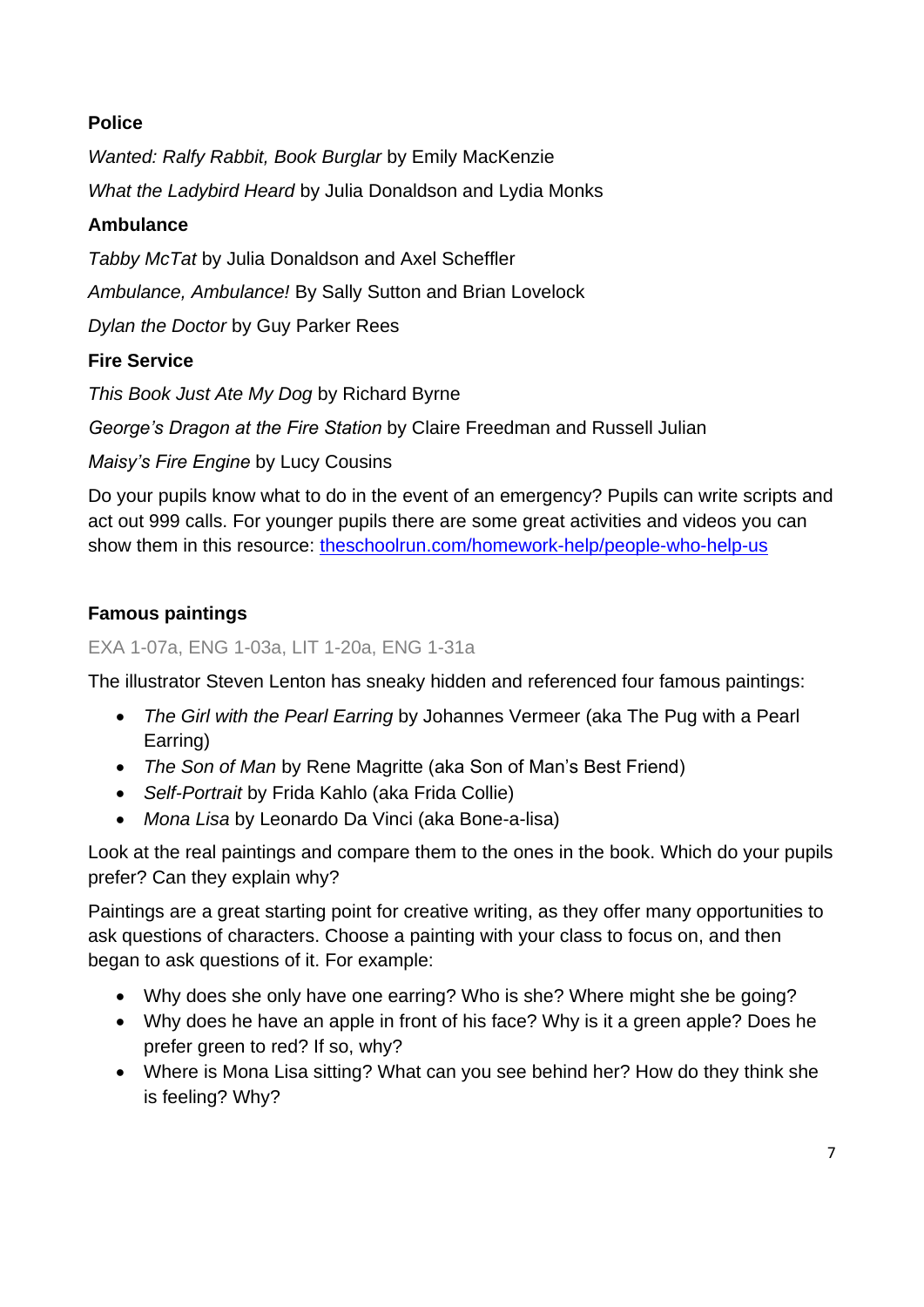What does Frida have in her hair? Why might that be? What is in the background? What is she thinking? Does she look happy or sad?

The answers to these questions can be used as a starting point for a story. Ask pupils to write a short story based on the chosen character or painting exploring what your pupils think the person is thinking, feeling or doing. Ask your pupils to share their story with the rest of the class. This will show that from the same starting point, you have an incredible variety of creative responses.

### **Bake a monument**

#### SOC 1-13a, EXA 1-05a, EXA 1-06a, MNU 0-11a, MTH 0-16a

Shifty and Sam bake their own gingerbread Eiffel Tower, complete with French flag and sweet decoration. Could you use this as inspiration to create your own baked monument based on a building or place in your local area? The [Festival of Architecture](https://news.stv.tv/west-central/1366773-bake-off-scotland-s-most-famous-landmarks-recreated-in-cake/?top) produced baked buildings from all across Scotland.

First, explore historic monuments and buildings in your local area. If you are able, walk and visit them. Ask pupils to vote for the one they would most like to make into a cake.

Next, ask pupils to draw and design their cake. Ask them to think about the shapes they could use to make their cake. For example, will it need to be circular, square, or triangular? Which would best fit the shape of the building?

You could stop here, using this activity as a planning and design exercise, asking pupils to draw their cake or create it out of cardboard or other recycled materials. Or you could ask pupils to work as a team to create a few of the designs as cake!

# *Shifty McGifty and Slippery Sam: The Aliens are Coming* **activities**

*Shifty McGifty and Slippery Sam: The Aliens are Coming* contains three short stories:

- The Aliens are Coming!
- Ice-Cream Time
- Miss Peachy-Pie's Pamper Café

There is one activity for each of the short stories.